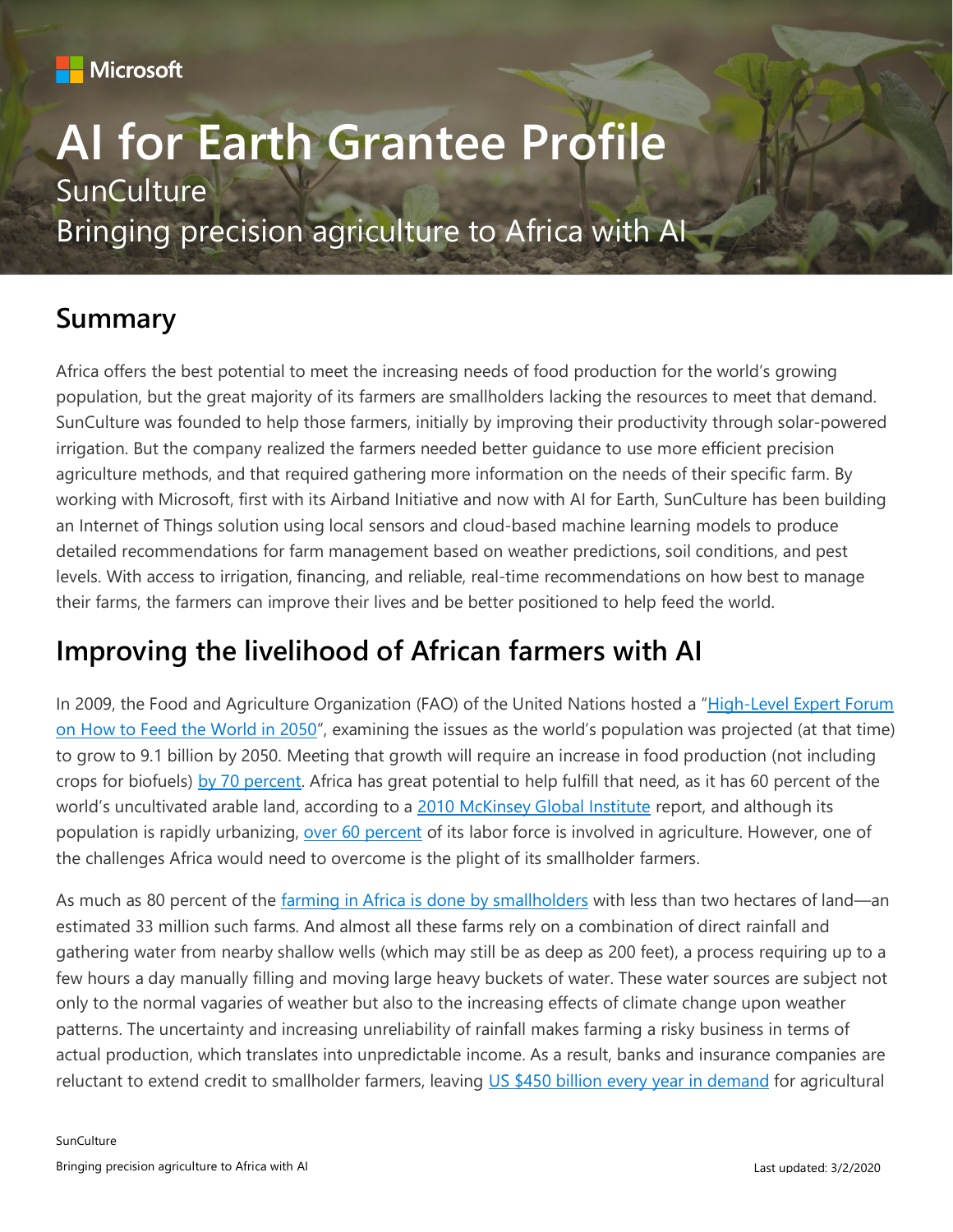finance. The inability of financial institutions to meet this demand means that farmers are unable to invest in infrastructure such as irrigation systems that could improve their productivity, reduce uncertainty and risk, and help them rise out of poverty.

#### **Helping smallholder farmers improve their lives**

"What we said is if we can figure out how to improve and protect the productivity of smallholder farmers, we can lift an entire group of people out of poverty, while creating a really meaningful business," says Samir Ibrahim, explaining the origins of [SunCulture,](http://www.sunculture.com/) where he is co-founder and CEO. Started as part of a business plan competition, SunCulture develops and commercializes life-changing irrigation and farming technology aimed at the world's millions of smallholder farmers. The company looked first at the economic water scarcity in sub-Saharan Africa—the continent has good groundwater supplies, but most farmers lack the irrigation infrastructure to access it and the financial resources to acquire that infrastructure. In other words, water is physically available, it's just not affordable.

## "If we can figure out how to improve and protect the productivity of smallholder farmers, we can lift an entire group of people out of poverty."—Samir Ibrahim, co-founder and CEO, SunCulture

To meet that need, SunCulture began by developing solar-powered pump and irrigation systems that would enable more efficient watering of crops with the flip of a switch. Beyond freeing the farmers from hours of hauling water, irrigation enables them to increase yields, grow higher-value cash crops, grow during dry seasons, and raise more livestock. Merely building devices wouldn't be sufficient, though; SunCulture also offers installation, training, and support services, as well as long-term financing that allows the farmers to pay for the products and services while still increasing their income from the improved productivity. But the company saw that something more was needed, a vital yet intangible resource: information.

#### **Enabling precision agriculture with sensors and AI**

"We realized that technology wasn't enough, either," explains Ibrahim. "They're missing out on what could be a better harvest, because there's a lack of information. And if we had that information, we could provide realtime recommendations." As a company with expertise in hardware, SunCulture could develop sensors to collect local data on soil composition, moisture, pest levels, and other factors that could help guide farmers toward more responsive farming practices. Such sensors would need to be paired with a machine learning solution as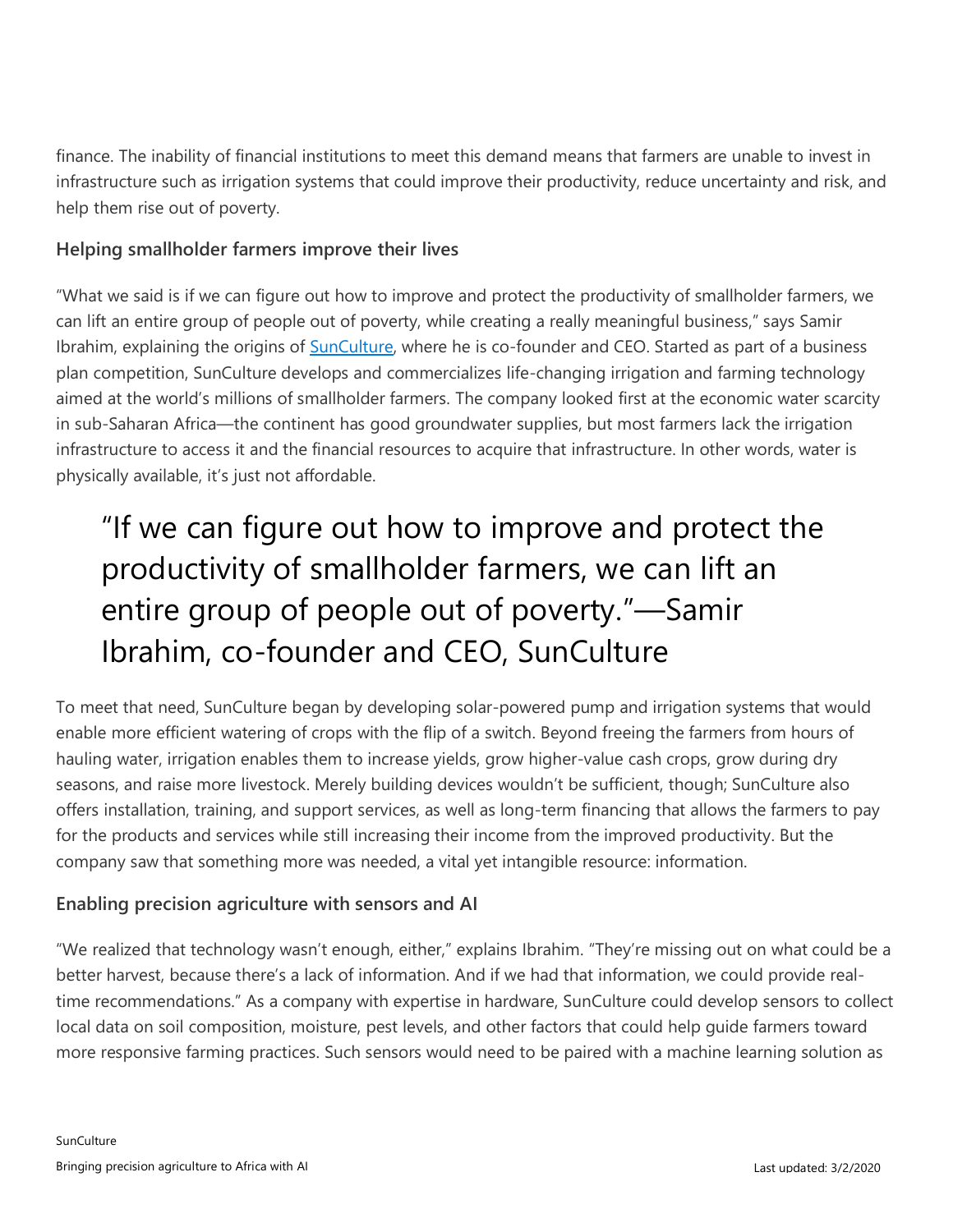part of a cloud-based platform that could deliver the recommendations to the farmers, so SunCulture needed a partner with expertise in software. They turned to Microsoft.

At that time, in 2015, Microsoft had started its [FarmBeats](https://www.microsoft.com/en-us/research/project/farmbeats-iot-agriculture/) project to investigate ways to bring technology and data together to help farmers meet the challenge of increasing the world's food supply by 2050, and its [Airband Initiative,](https://www.microsoft.com/en-us/corporate-responsibility/airband) which works to make affordable broadband access a reality for unserved communities around the world. Airband partners with equipment makers, internet and energy access providers, and local entrepreneurs to connect the unconnected and extend broadband internet access globally. SunCulture's proposed project fit right into these programs. With funding and collaboration from the Airband team, SunCulture developed the data analysis and recommendation platform using Microsoft Azure cloud computing services. Rolling out a [pilot project in Kenya,](http://download.microsoft.com/download/6/C/9/6C955541-5053-4A1C-BF0E-22F3BA34CE0F/Microsoft_Airband_SunCulture_CaseStudy.pdf) SunCulture worked with internet provider [Mawingu Networks,](https://news.microsoft.com/features/empowering-kenya-and-the-world-with-high-speed-low-cost-internet/) another Microsoft Airband partner, to connect its sensors to the cloud. This system enabled the farmers to use precision agriculture tools and practices, for example watering the crops just the right amount for the current moisture conditions, rather than indiscriminately and either not using enough or letting some water go to waste. The improved efficiency would lead to higher yields and better-quality crops.

## "We realized that technology wasn't enough, either. They're missing out on what could be a better harvest, because there's a lack of information."—Ibrahim

Although the pilot project in Kenya had immediate benefits for the participating farmers, it also revealed perhaps the most crucial missing piece for reducing the risks of farming: accurate, local weather forecasting. "Weather is the single most contributing factor to all agricultural risk," says Ibrahim. "If you know the weather, you can start predicting pests, you know when to irrigate, insurance companies can make disbursements, et cetera." However, weather forecasting in Africa is very limited due to a lack of weather stations—only [one](https://www.worldbank.org/en/region/afr/brief/hydromet-in-africa)eighth [the density](https://www.worldbank.org/en/region/afr/brief/hydromet-in-africa) recommended by the World Meteorological Organization—and few trained meteorologists to interpret the data and make the forecasts, as well. As a result, what weather information the farmers could receive is much too broad, good for major severe weather events such as typhoons but not useful for their very localized daily needs, such as expected rainfall. SunCulture recognized its sensors-and-AI approach could be extended to fill this gap, too, but the company would need to build new weather prediction models, and for that it would need to expand its team—starting with Fabio Sato.

#### **Modeling the weather with machine learning**

Fabio Sato is a weather data scientist from Brazil, who had been working for a while on building neural networks (machine learning algorithms) to predict the weather based off publicly available real-time weather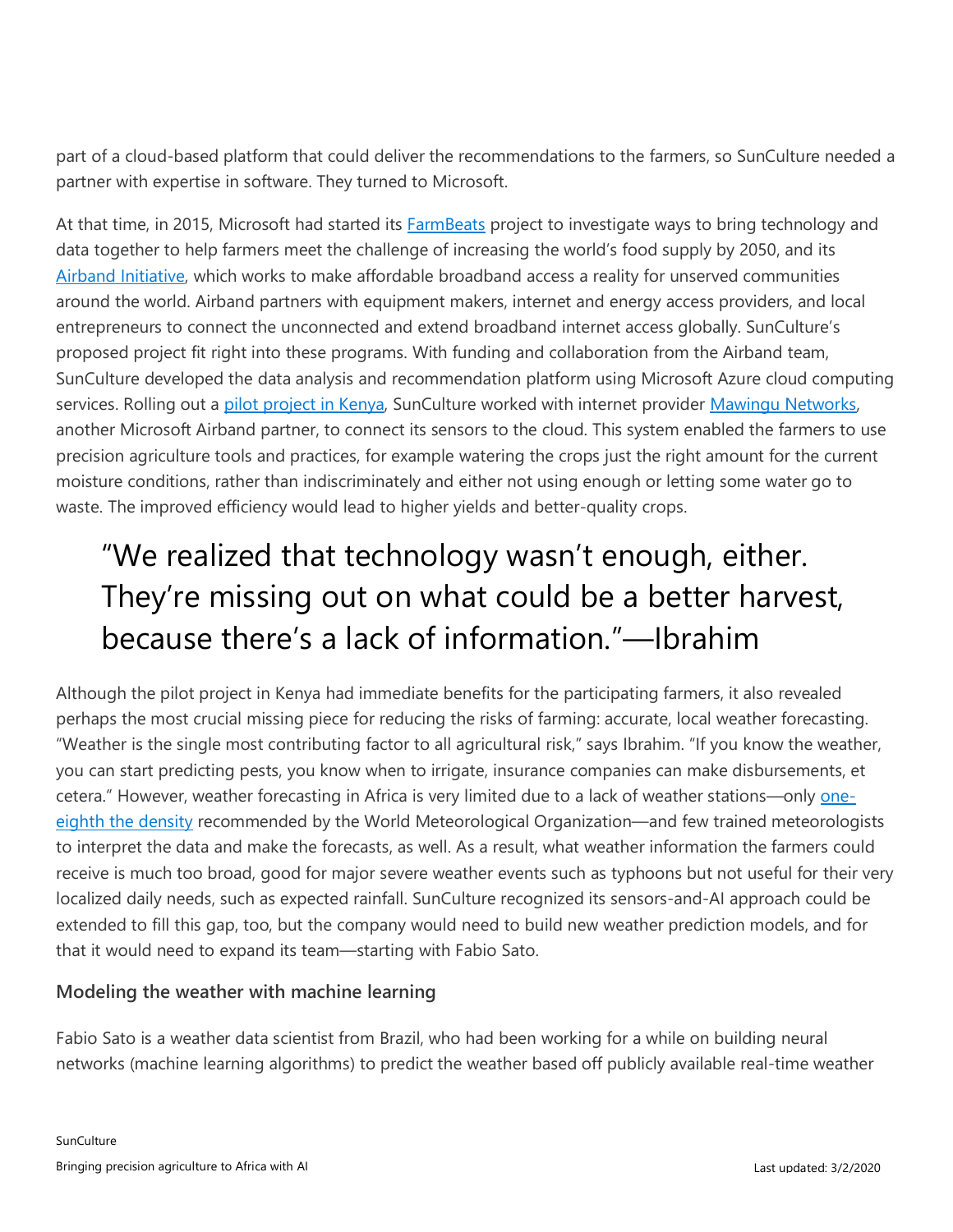station data and the Weather Research and Forecasting (WRF) model. With some of the Airband grant, SunCulture hired Sato to continue this development and create a robust prediction model that could work at a square-kilometer resolution—refined enough to be practical for the smallholder farms, which are generally around a hectare or two in size. (One square kilometer is equal to 100 hectares.) Drawing upon historical data from another Microsoft partner, [aWhere,](https://www.awhere.com/) Sato ran simulations with the prediction model, compared its predictions to observed weather data from existing stations in Kenya, and used the calculated differences in data to correct the bias and further improve the model. Through this process, SunCulture reached a point of predicting the weather twice as accurately as the Kenyan government—but bringing the model to production would require further training, and a larger team to do that training. Here again SunCulture turned to Microsoft, this time for a grant from AI for Earth.

"The reason why we reached out to AI for Earth is that we realized for us to be able to do this in a big way, we have to have good weather recommendations," explains Ibrahim. Through the AI for Earth grant, SunCulture is expanding its neural network development team and continuing to work with AI and machine learning resources on Azure. Scaling up these efforts will allow the company to attain the all-important accuracy in weather prediction that will help improve the farmers' productivity and yields, and justify their faith in adopting the precision agriculture methods.

## "The reason why we reached out to AI for Earth is that for us to be able to do this in a big way, we have to have good weather recommendations."—Ibrahim

Although SunCulture has been using third-party weather data sources for training its models, the goal is to transition to its own sensors to gather rainfall measurements in real time, essentially building its own network of weather stations. The company has already begun a pilot of the new system, deploying sensors to some farms in Kenya and delivering the weather-based irrigation recommendations in Swahili to farmers on their phones. In time, SunCulture could have the largest network of weather stations in Africa, and the most accurate weather prediction models as well—an unintended consequence of its original goal, simply to help this underserved group of people improve their lives.

#### **Bringing farmers into the information age**

With weather as the last piece of the puzzle, SunCulture will be able to offer smallholder farmers a complete package of precision agriculture recommendations. Having access to the tools that they need to make datadriven decisions about how to irrigate, fertilize, and manage pests means that farmers will produce more and earn more. It also massively decreases the risk and uncertainty associated with smallholder farming. As part of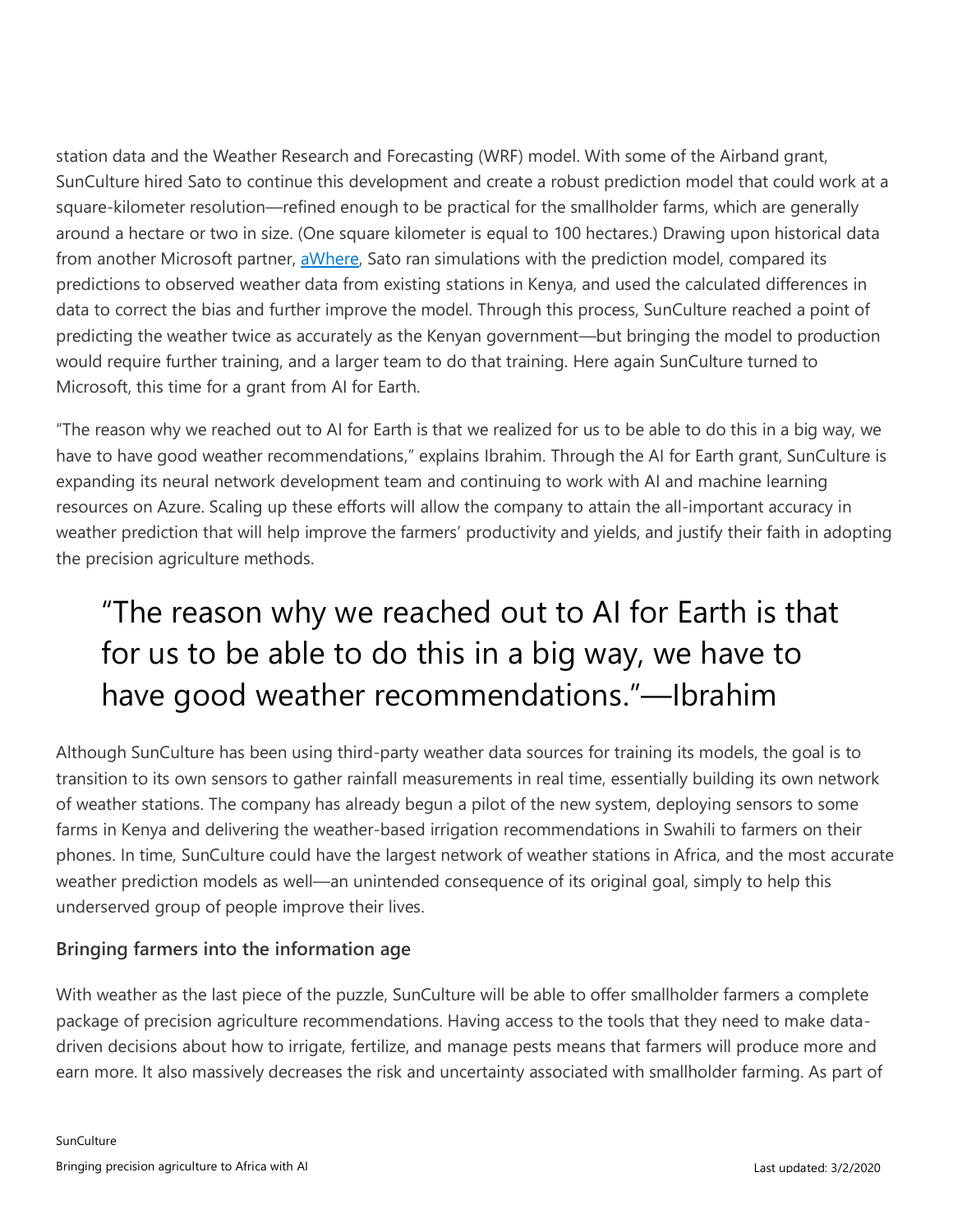its pilot, SunCulture is using the data from its sensors and machine-learning weather models to assess whether farmers qualify for e-commerce loans to purchase a variety of household and agricultural products. The same data that provides hyperlocal advisory recommendations to farmers also allows SunCulture to understand farm business key performance indicators and make the underwriting process much safer.

As Samir Ibrahim says, "We believe in the power of data to transform smallholder farming into a profitable and reliable livelihood, and whether that's through increasing productivity, decreasing risk, or unlocking access to finance, we'll work with our customers every step of the way to get there."

## **About SunCulture**

SunCulture's vision is to build a world where people take control of their environment in rewarding, sustainable ways. The company does this by developing and commercializing life-changing irrigation and farming technology that solves the biggest daily challenges for the world's 570 million smallholder farming households.

### **Resources**

**Primary Contact** Samir Ibrahim [samir@sunculture.com](mailto:samir@sunculture.com)

**Websites** [SunCulture](http://www.sunculture.com/) home site

#### **Press**

"SunCulture." BBC World Service. March 2019.<https://www.youtube.com/watch?v=KavPppkQkmk>

"Connected precision agriculture uplifts generations." Microsoft. December 2018. [http://download.microsoft.com/download/6/C/9/6C955541-5053-4A1C-BF0E-](http://download.microsoft.com/download/6/C/9/6C955541-5053-4A1C-BF0E-22F3BA34CE0F/Microsoft_Airband_SunCulture_CaseStudy.pdf)22F3BA34CE0F/Microsoft Airband SunCulture CaseStudy.pdf

Ndubuisi Ekekwe. "How Digital Technology Is Changing Farming in Africa." *Harvard Business Review*. May 18, 2017.<https://hbr.org/2017/05/how-digital-technology-is-changing-farming-in-africa>

#### **Documentation**

*How to Feed the World in 2050*. Food and Agricultural Organization of the United Nations. October 2009. [http://www.fao.org/fileadmin/templates/wsfs/docs/expert\\_paper/How\\_to\\_Feed\\_the\\_World\\_in\\_2050.pdf](http://www.fao.org/fileadmin/templates/wsfs/docs/expert_paper/How_to_Feed_the_World_in_2050.pdf)